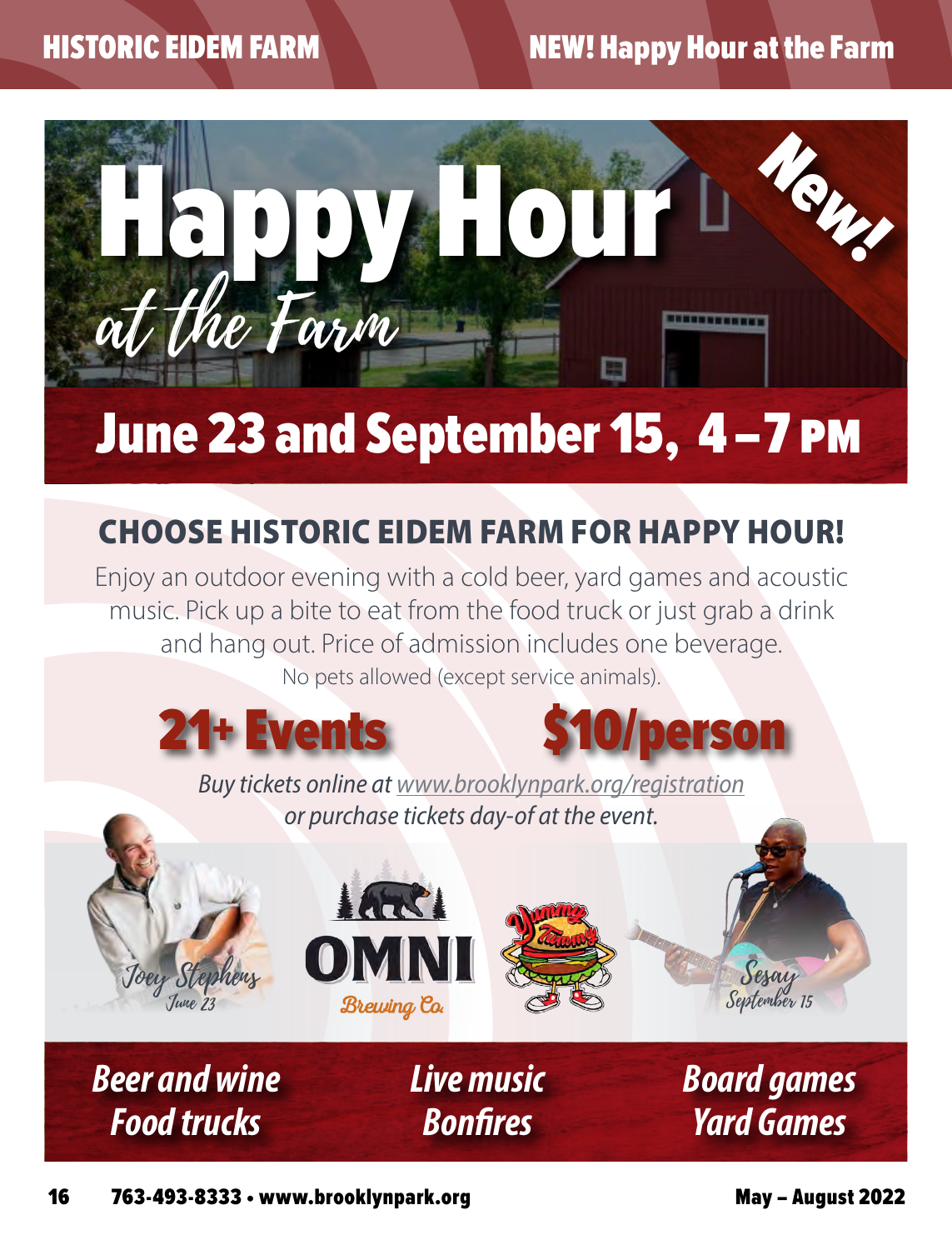## Events at the Farm **Execution Control Control Control Control Control Control Control Control Control Control Control Control Control Control Control Control Control Control Control Control Control Control Control Control**



### HISTORIC EIDEM FARM **4345 101st Avenue N**



#### *Come Play in the Past and Nurture our Future*

Historic Eidem Farm invites you to experience farm life and explore nature this summer. There will be a wide variety of opportunities to get hands-on experience, learn about the farm's rich cultural history, play in the dirt, explore the gardens and visit the animals. Historic Eidem Farm is a living history site that highlights life on a farm during the 1905–1920 era in Brooklyn Park. Visit [www.historiceidemfarm.org](http://www.historiceidemfarm.org) for complete site and activity information. Call 763-493-4604 for general information and inquiries.

#### *NEW!* OPEN GATE HOURS *(Free)*

During Open Gate hours\* you will have access to the grounds to explore, play, wander, and use your imagination to experience life and fun on the Farm. Visit the farm animals, walk the trails, explore the secret garden, or learn from the interpretive signage. We welcome you to get your hands dirty in the gardens and help with day-to-day chores around the Farm. There will be opportunities for structured play, nature activities, exploration of the grounds, and experiencing the overall rich, cultural history of the Eidem Farm.

\*Hours are subject to change due to specific events or rentals Adjusted times will be posted on the Eidem Farm Facebook page: [www.Facebook.com/HistoricEidemFarm](http://www.Facebook.com/HistoricEidemFarm)

|  | June 6 - September 5                                  |  |
|--|-------------------------------------------------------|--|
|  | $\lceil$ ciin $\lceil$ Mon $\lceil$ Tiec $\lceil$ Wen |  |

| X 10am—7pm 10am—7pm 10am—7pm 10am—7pm X 10am—3pm |  |  |  |
|--------------------------------------------------|--|--|--|

THUR FRI SAT



#### MOTHER'S DAY FLOWERPOT PAINTING

Celebrate Mother's Day with art and plants! Paint your own terracotta pot and plant a beautiful flower in it to keep for yourself or give to the mother figure in your life! Please register by May 3.

|     | DAY ALL AGES | <b>TIME</b>         | FEE. | <b>REGISTER#</b> |
|-----|--------------|---------------------|------|------------------|
| Sat | Mav 7        | 10–10:45 am         | \$15 | 180006.41        |
| Sat | Mav 7        | $11:15$ AM $-12$ PM | \$15 | 180006.42        |

### SPRING ON THE FARM *(Free)*

Help kick-off the spring/summer season at the farm! Help in the gardens to get them ready for planting, walk the trails, greet the new baby animals, and plant an herb to take home. Get creative by submitting names for our new goats and lambs! During the event, there will be interpretive signs up for self-guided tours along with pictures and literature for a more in-depth learning experience. The first floor of the historic house will be open as part of the event.

| DAY | <b>ALL AGES</b> | <b>TIME</b> | 13 S | <b>REGISTER#</b> |
|-----|-----------------|-------------|------|------------------|
| Sat | May 21          | 11 ам—2 рм  | Free | N/A              |

#### BROOKLYN PARK HISTORY DAY *(Free)*

Discover the rich agricultural history of Brooklyn Park! The house and grounds will be open for viewing with interpretive signage for self-guided tours along with various displays and demonstrations occurring throughout the house and farm grounds. For a complete list of scheduled activities visit our website. The first floor of the historic house will be open as part of the event.

| <b>DAY</b> AGE 5-12 |         |      | <b>REGISTER#</b> |
|---------------------|---------|------|------------------|
| li ina 4            | $-3$ PM | Free |                  |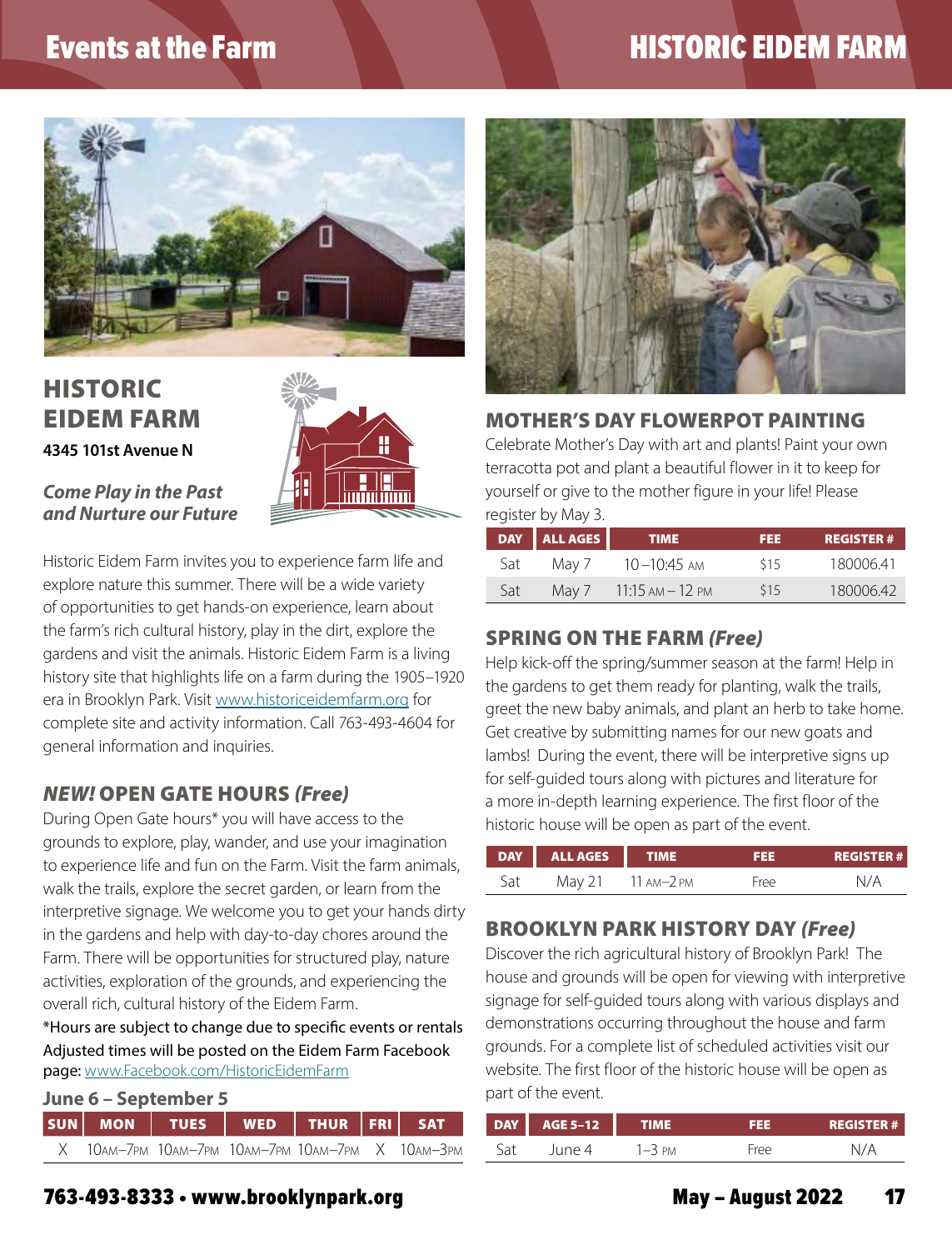# HISTORIC EIDEM FARM **Extending the Fact of Structure Control** Events at the Farm



#### IMAGINATION GARDENS

Bring your child and their friends to build their own imagination miniature garden! After painting, decorating, and planting, kids will walk away with a magical garden of their own. Register by Friday, June 10.

| <b>DAY</b> | <b>ALL AGES</b> | <b>TIME</b>      |                 | FEE REGISTER# |
|------------|-----------------|------------------|-----------------|---------------|
| Wed        | June 15         | $1 - 2$ PM       | S20.            | 180007.41     |
| Wed        | June 15         | $5.30 - 6.30$ PM | S <sub>20</sub> | 180007.42     |
|            |                 |                  |                 |               |

#### STORIES FROM THE PORCH *(Free)*

Reading of children's stories start at 11 am and 6 pm each Tuesday followed by playtime in the barnyard. Bring your chairs or picnic blankets, listen to children's stories read aloud, then enjoy time playing on the grounds and visiting the farm animals. For featured stories visit our website. Reading of children's stories start at 11 am (daytime sessions) and 6 pm (evening sessions). Each session will be recorded and posted online the following day. In case of inclement weather, story time will be canceled. *(Bring your own picnic lunch or dinner to enjoy while the story is read!)*

| <b>DAY</b> | <b>ALL AGES</b>  | TIME <sup>®</sup> | FEE. | <b>REGISTER#</b> |
|------------|------------------|-------------------|------|------------------|
| lues.      | June 14 – Aug 30 | 11 am             | Free | N/A              |
| Tues       | June 14 – Aug 30 | 6 PM              | Free | N/A              |

#### *NEW!* HAPPY HOUR AT THE FARM

Choose Historic Eidem Farm for your next happy hour! Enjoy the summer evening with a cold beer, yard games and acoustic music. Pick up a bite to eat from the food truck or just grab a drink and hang out. **This is a 21+ only event; the price of admission includes one beverage.** Buy tickets online: [brooklynpark.org/registration](http://brooklynpark.org/registration) or at the event. Go to our website for more information: [www.historiceidemfarm.org](http://www.historiceidemfarm.org)

|       | DAY ALL AGES | <b>TIME</b> | FEE. | <b>REGISTER#</b> |
|-------|--------------|-------------|------|------------------|
| Thurs | lune 23      | $4 - 7$ pm  | S10  | ticket           |
| Thurs | Sept 15      | $4 - 7$ PM  | S10  | ticket           |



#### FAMILY CONCERT AT THE FARM *(Free)*

Sing and dance along with the Jolly Pops and Teddy Bear Band this summer! Cool off with some ice cream during the show from BLUE MOO Ice Cream truck. Provided seating will be limited, so be sure to bring a chair or blanket to sit on. *(Bring your own picnic dinner to enjoy during the concert!)*

| DAY ALL AGES TIME FEE           |  | <b>ACTIVITY</b>                                   |
|---------------------------------|--|---------------------------------------------------|
|                                 |  | Thurs July 14 $6 - 7$ PM Free The Teddy Bear Band |
| Thurs August 11 $6 - 7$ PM Free |  | The Jolly Pops                                    |

#### MOVIE ON THE BARN *(Free)*

Take in a picture show under the stars! Bring along picnic blankets, chairs and snacks. Round up the family or grab a friend, you won't want to miss this! Family-friendly movies will be projected onto the barn door. Movie: Clifford the Big Red Dog (PG) Runtime: 1h 37 min. Gate opens at 7; movie starts at dusk.

| DAY | <b>ALL AGES</b> | <b>TIME</b> | 8 S S | <b>REGISTER#</b> |
|-----|-----------------|-------------|-------|------------------|
|     | Fri September 9 | Dusk        | Free  |                  |

Connect on our Facebook page **www.Facebook.com/HistoricEidemFarm**